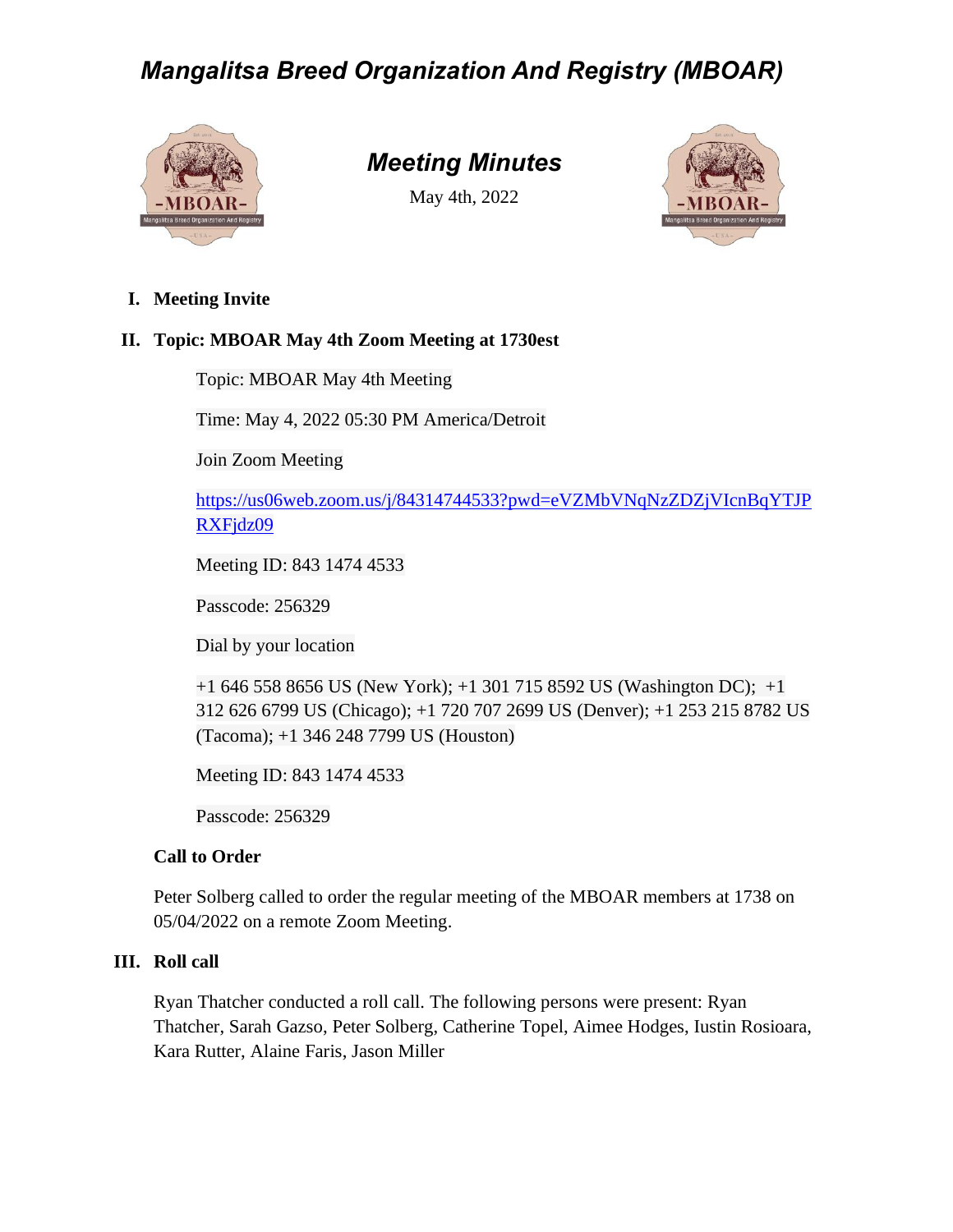Meeting minutes from the November meeting were approved via email and will be posted on MBOAR.org.

#### **IV. Treasurers Report**

- a) \$6835.21 current balance
- b) Outstanding expenses to Barbara and Peter? Is this complete?: Barbara was paid Peters have been converted to credits that can be applied to registration fees. COMPLETE
- c) Update task transfer from Ellen (former MBOAR treasure) to Kara (update from Kara) – 3.2.22 - Most things are complete still need Insurance info, Bank Card, and to close old account. – UPDATE: 5.4.22 need to close account and still move Neogen and Insurance to new account. Need to move the GoDaddy account and website links.
- d) NY State Nonprofit Still in process need Peter to assist.
- e) IRS Submission Done

#### **V. New Business**

a) Breeding stock exported to Canada

Prior to January 1, 2022, any pure of color Mangalitsa sold to Canada can be registered as pure Mangalitsa as long as parentage back to the original imports can be shown.

It is the policy of MBOAR that any Mangalitsa pigs born of pure of color Mangalitsa that do not meet breed standards (i.e. Swallow belly pigs produced from Blonde Mangalitsa or Swallow belly pigs that have spots) cannot be registered.) There is no category for "off color" Mangalitsa.

Color cross Mangalitsa pigs are intentionally crossed between two registered Mangalitsa pigs of different colors.

Pigs that are "off color" out of two registered pure of color stock are not considered a color combination and cannot be registered.

Kara moves to table this proposal, Ryan  $2<sup>nd</sup>$ , Unanimous board vote to table.

b) Proposal 1 We are proposing that when a proven pure mangalitsa piglet with parents of two different colors (example: a blonde boar and swallowbelly sow) is bred to a pig of the same appearing color for 5 generations that the 5th generation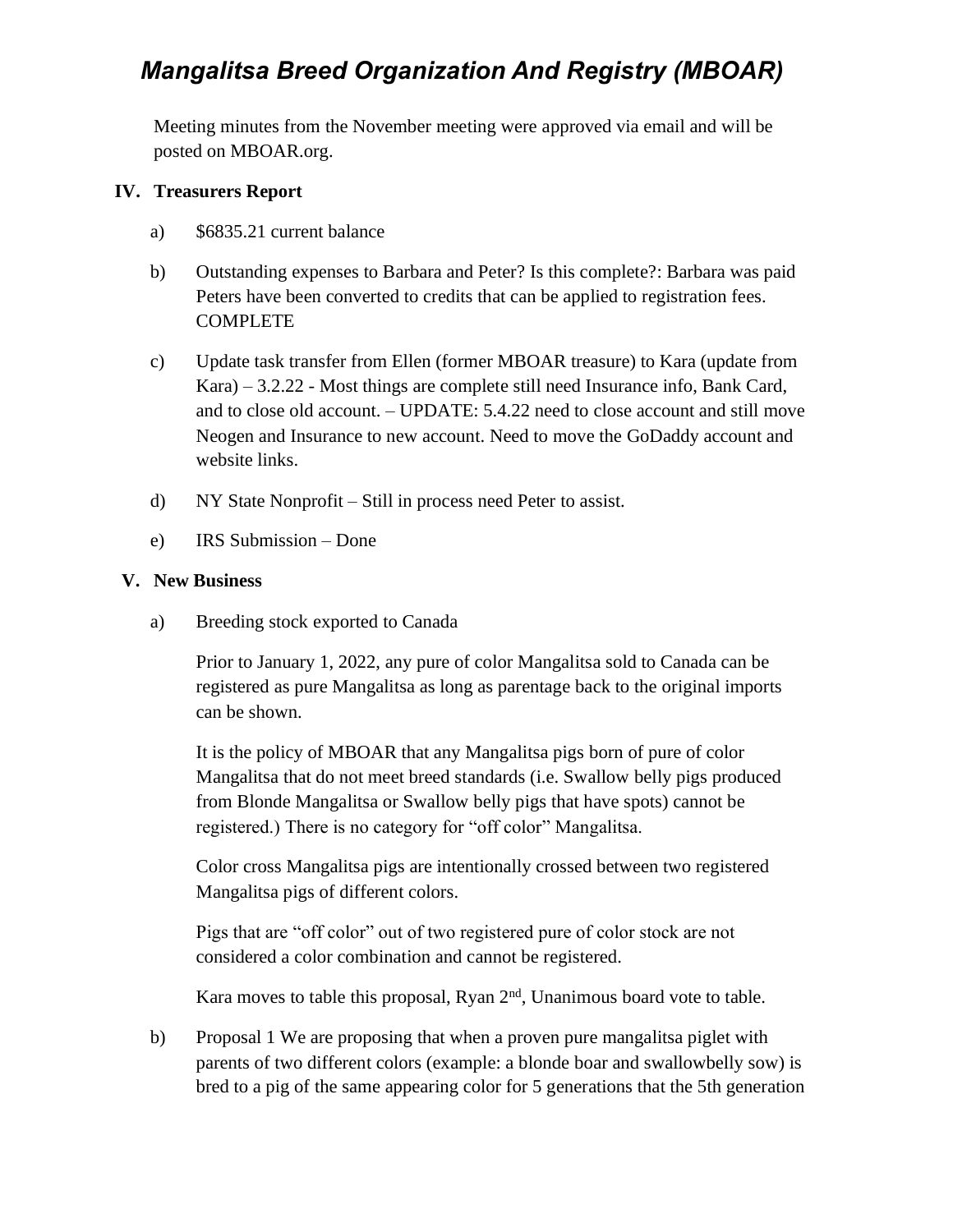will be labeled as a pure of color pig (providing that the pig meets all the phenotypical requirements for that color) Rather than as a color combo pig when they present as pure of color. Science, selective breeding and time has revealed that after 5 generations offspring carry 96.875% of the specific color genetics.

We think this solution will help benefit breeders long term by strengthening the gene pool rather than decreasing it down to nothing. It will help those breeders striving for pure of color by introducing new genetics and decreasing the inbreeding & relativity percentages of pigs. Essentially this is a breeding up program for specific colors. With the help of science we know that allowing a breeding up program with the above standards will not hurt the mangalitsa breed long term but will greatly benefit it here in North America.

Written & Proposed by Aimée Hodgins & Sarah Gazso Canadian MBOAR Board Members

Significant discussion from all members.

Kara moves to amend it to 3 generations making the animal the  $4<sup>th</sup>$  generation. Ryan seconds. All in favor no board members opposed. Motion Passes

Kara moves to approve the amended proposal, Ryan seconds. All in favor no board members opposed. Motion Passes.

c) Proposal #2

We would like to additionally and separately propose that all original imported stock either to the USA or Canada that has been affected by the recent change from Blonde to Color Combo after discovering the relation to the distant KG MAY Swallowbelly sow also be labeled as "Foundation Blondes" in some type of way on their records and registration certificates. These pigs were sold or imported under the guise of "pure blondes" and show all the phenotypical requirements. These pigs are the foundation of an already ongoing unofficial breeding up program of the blondes. Without the knowledge and history of the potential that these pigs hold a breeding up program is far out of reach or impossible especially in the instance of the Canadian blondes.

Written and proposed by Aimée Hodgins and Sarah Gazso Canadian MBOAR Board Members

Sarah proposal to retract, Aimee second, all voted to retract no one opposed.

#### **VI. Open Business**